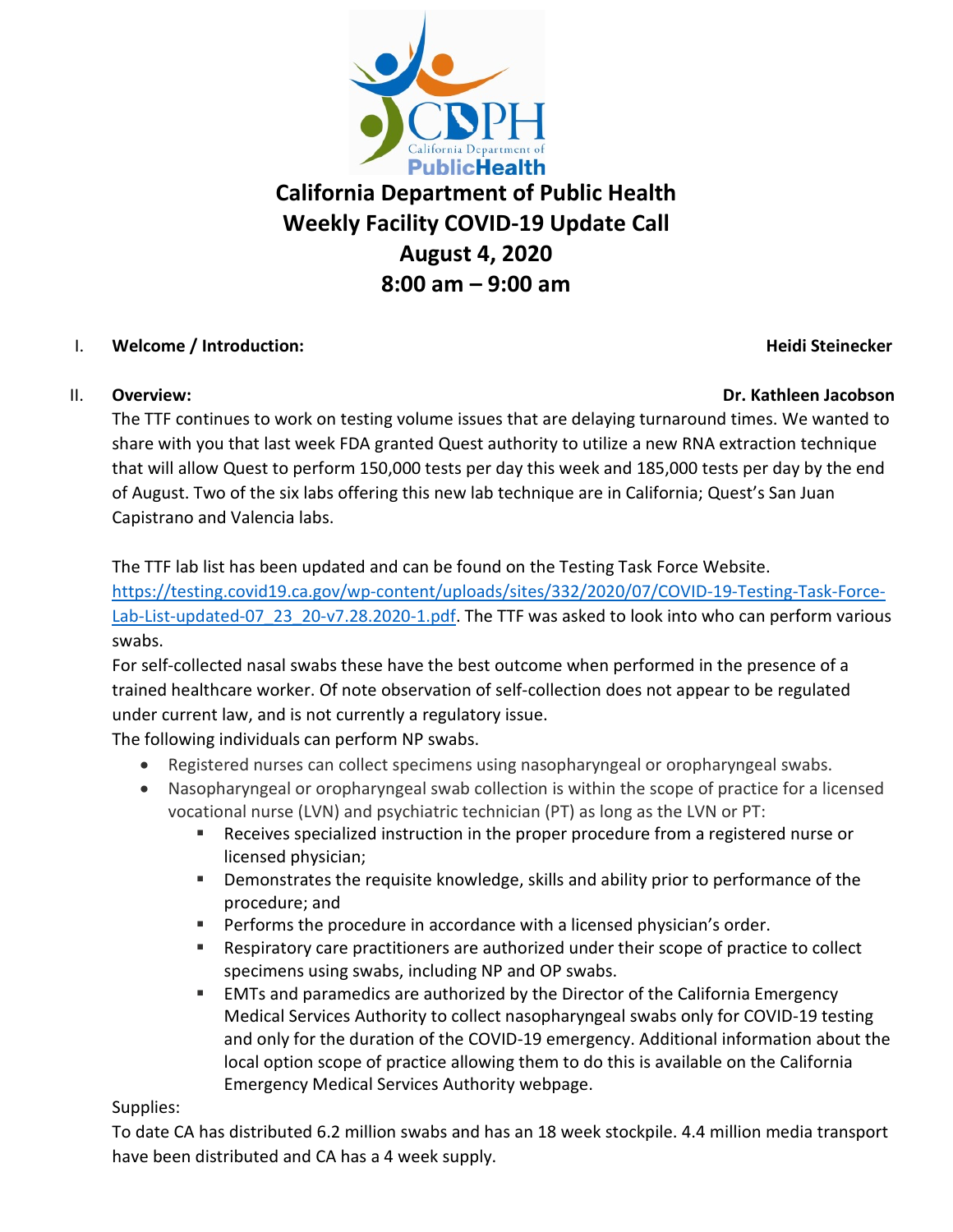Finally, the TTF recognizes that in order to meet the current testing needs in CA, it will be necessary to embrace other testing technologies beyond PCR testing.

### III. **Laboratory Update: Dr. Deb Wadford**

Antigen Assays to detect SARS-CoV-2:

There are currently two SARS-CoV-2 Antigen (Ag) Assays available through FDA Emergency Use Authorization (EUA): 1) the Quidel Sofia SARS Antigen FIA assay, and 2) the BD Veritor System for Rapid Detection of SARS-CoV-2. Both assays are approved as CLIA-waived tests (point of care).

These antigen tests are lateral flow assays designed to detect the nucleocapsid of SARS-CoV-2 virus, if present, from a patient's nasal and can provide results in about 15 minutes.

- The Sofia Ag assay allows for the collection of NP specimen using a nylon flocked NP swab (not supplied)
- Both tests require dry swab collection with NO transport media
- Both tests recommend testing as soon as possible once the specimen is collected

Antigen tests are not as sensitive as nucleic acid amplification assays such as PCR. Thus, positive results tend to be accurate, but a negative result should be interpreted with caution, and should be considered in the context of clinical suspicion of disease and risk status of the patient. Indeed, negative results for the BD Veritor antigen test should be treated as presumptive negative, while negative results for the Sofia Ag test should be treated as presumptive if the specimen is collected beyond five days from symptom onset.

• NOTE: this detailed information is contained within the Instructions for Use (IFU) brochure and on the FDA EUA website for each test

If necessary, for clinical management or infection control, negative antigen test results should be confirmed using a PCR-based assay with FDA Emergency Use Authorization (EUA) for SARS-CoV-2 detection.

At this time, antigen tests are NOT recommended for screening of asymptomatic individuals or screening of healthcare workers, first responders and other essential personnel.

CLIA Waived SARS-CoV-2 Point of Care Antigen Tests:

As a reminder, CLIA waived tests may be performed at sites that possess a CLIA Certificate of Waiver. These sites are regulated under the Clinical Laboratory Improvement Amendments of 1988 (CLIA).

Facilities performing only waived tests have no routine oversight and no personnel requirements. These sites are only required to obtain a CLIA Certificate of Waiver, pay biennial certificate fees, and follow manufacturers' test instructions.

CLIA waived assays, as defined by CLIA, are simple tests with a low risk for an incorrect result, but they are not error-proof.

Despite being CLIA waived, erroneous results may have serious health consequences. To decrease the risk of erroneous results, the test must be performed correctly according to the IFU, be conducted by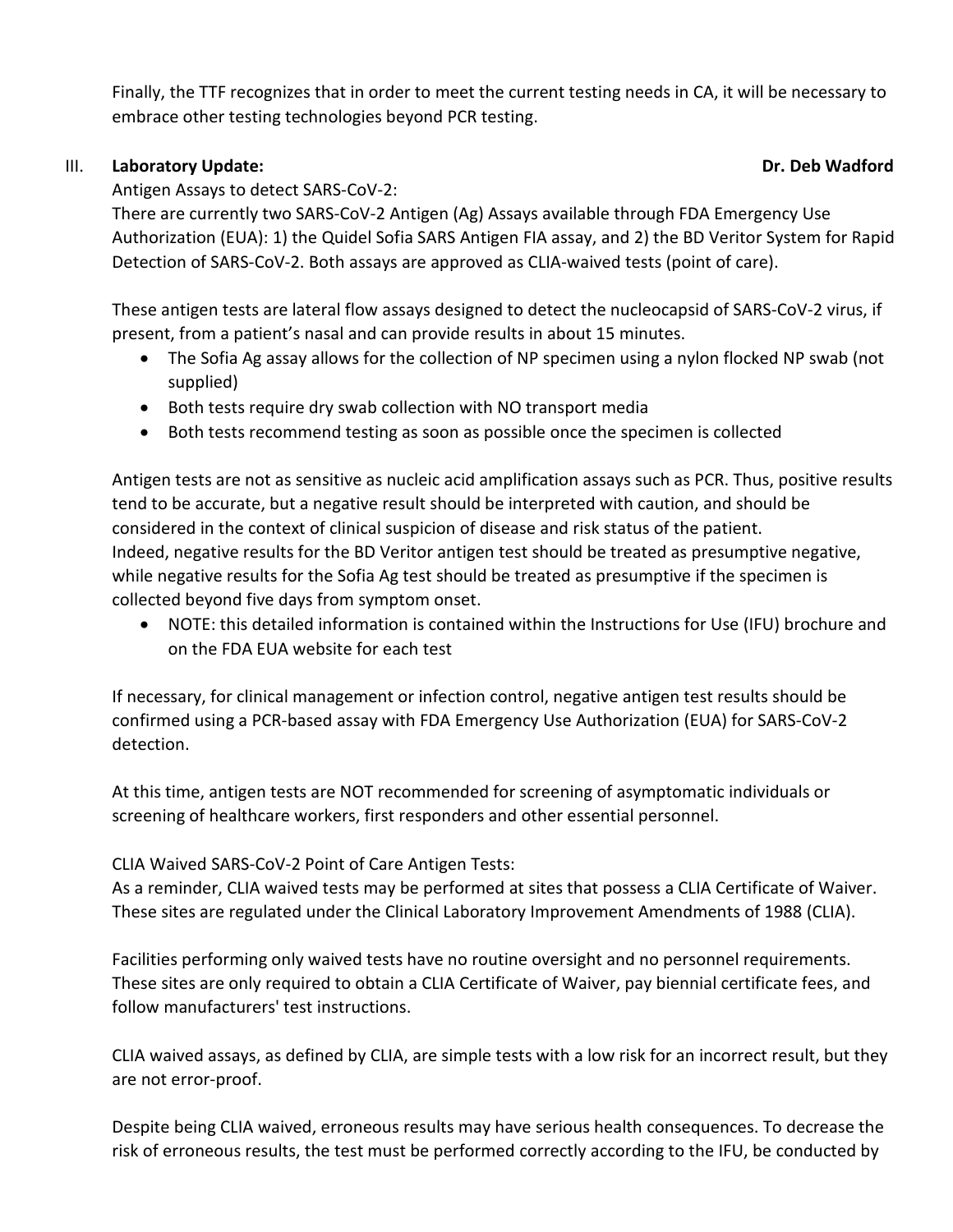personnel who are fully trained to do the test according to the IFA, and must be done in an environment where good laboratory practices are followed to avoid cross-contamination and maintain safety.

A link to more details about CLIA waived assays is included in these notes. Select Guidance Links:

- CDC guidance on CLIA Waived tests: <https://www.cdc.gov/labquality/waived-tests.html>
- BD Veritor SARS-CoV-2 Antigen Instructions for Use: <https://www.fda.gov/media/139755/download>
- Quidel Sofia SARS Antigen FIA Instructions for Use: <https://www.fda.gov/media/137885/download>
- The California COVID-19 Testing Task Force (CA TTF): [https://testing.covid19.ca.gov](https://testing.covid19.ca.gov/)
- CA TTF list of labs with testing capacity: <https://testing.covid19.ca.gov/covid-19-testing-task-force-laboratory-list/>

# IV. **Healthcare-Associated Infections Dr. Erin Epson**

Last week, CDPH disseminated an updated AFL 20-53.2 COVID-19 Mitigation Plan Recommendations for Testing of Health Care Personnel (HCP) and Residents at Skilled Nursing Facilities (SNF). This AFL updates testing and isolation guidelines, and HCP return to work criteria to reflect recent changes to the Centers for Disease Control and Prevention (CDC) guidance. The AFL also highlights the Department of Health and Human Services recent announcement of the dissemination of point-of-care antigen test instruments and tests to nursing homes in COVID-19 geographic hotspots, as Dr. Wadford discussed.

The updates include additional clarification about admission testing and quarantine. The purpose of testing and quarantining new admissions to SNF is to monitor the resident for the 14 days since the date of their last likely potential exposure outside the SNF, which could be in the community or in the transferring healthcare facility if that facility is having an outbreak. In general, we would not consider an acute care hospital stay to constitute an exposure unless that hospital is having a suspected or confirmed outbreak. The AFL includes criteria for assessing whether or not a transferring acute care hospital should be considered a site of potential exposure, for the purpose of determining whether to count acute care hospital days as part of the quarantine observation period from the date of last potential exposure for new admissions.

Residents that are being re-admitted to the same SNF after a hospital stay, ED or clinic visit where there is no suspected transmission would not be considered to have an exposure at that outside facility and so do not necessarily require testing and quarantine upon readmission to the same SNF. From a practical standpoint, the practice of quarantine in a separate observation area with use of full personal protective equipment for COVID following a hospital stay or outpatient visit for readmitted residents can lead to SNF residents remaining in the acute care hospital for longer than medically necessary because the SNF is unable to accommodate them in their observation/quarantine area. Rather than quarantine, SNF can consider periodically testing individuals who frequently leave the facility (for example, for dialysis).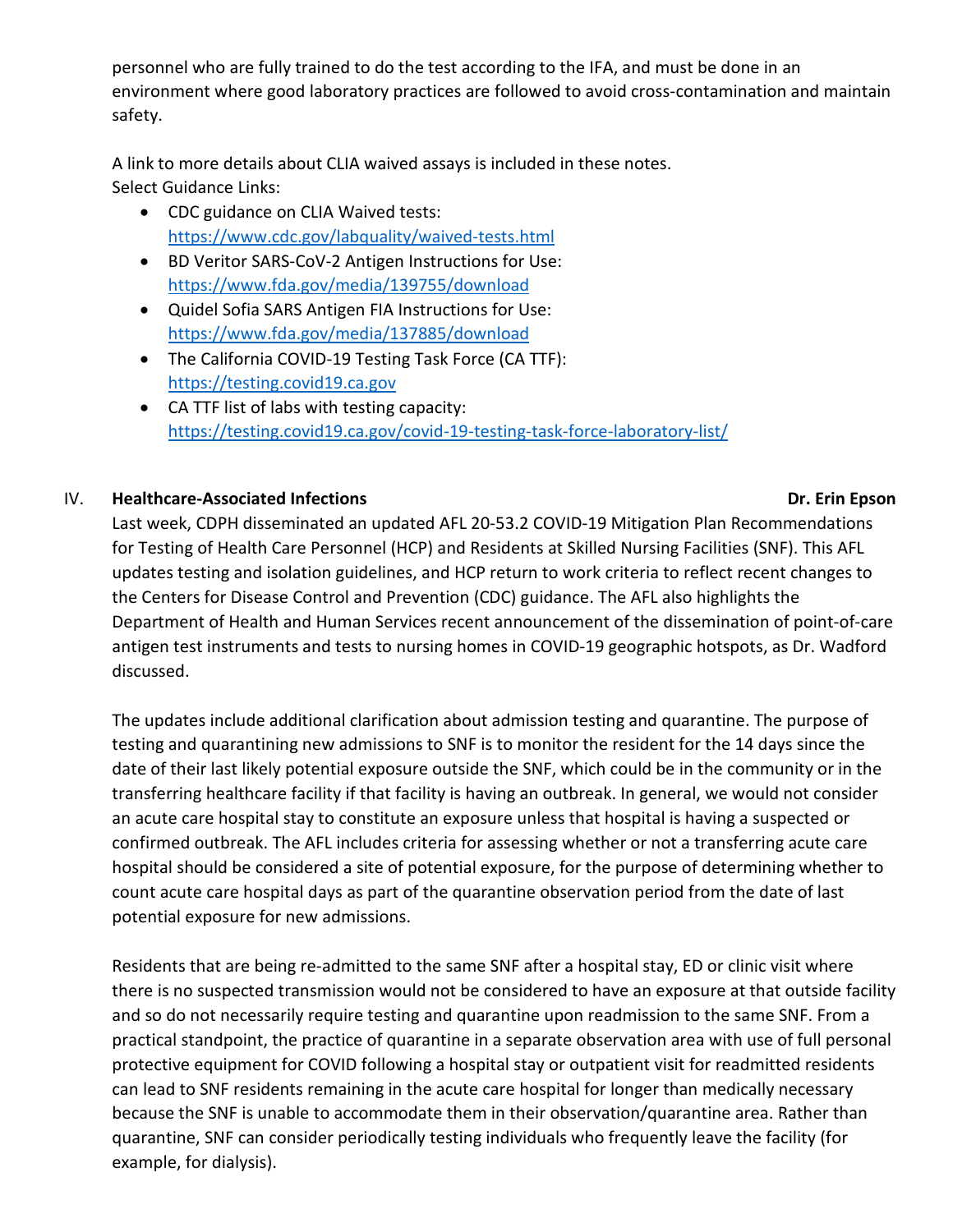I'd also like to clarify regarding the recommendation for response testing every 7 days until no new cases are identified among residents in two sequential rounds of testing. The rationale for this recommendation is that we consider two sequentially negative rounds of testing in residents to be evidence that transmission is no longer ongoing within the facility, because cases in residents are generally a result of transmission within the facility whereas HCP often acquire their infections in the community. So a facility that identifies new cases in HCP while there are no new cases among residents during response testing may still have contained transmission within the facility; new cases identified in HCP in this scenario with control measures in place would trigger additional response testing, but this could be done with contact tracing and a more targeted response testing of residents and HCP, for example, on the same unit where the new positive HCP was identified – will try to clarify this in the next update to the AFL.

Many local health departments require SNF to close to new admissions until transmission is contained, often as evidenced by two sequentially negative rounds of response testing among residents, although this is not intended to be the sole basis of determinations for closures to new admissions. A facility carrying out a diligent outbreak response, with no staffing or operational issues, and a well-separated observation area could likely safely take new admissions.

(From last week's transcript): I'd also like to briefly reiterate some of last week's update on CDC's new recommendation against use of the test-based strategy (2 tests 24h apart) to discontinue isolation and transmission-based precautions and return-to-work for HCP, except under special circumstances. Importantly, this test-based strategy was for discontinuation of isolation and precautions for known positive individuals, not a strategy for screening or surveillance of asymptomatic individuals. We continue to hear about SNF requiring 2 negative tests 24h apart for screening of new admissions, and this is not the correct use of this testing strategy; one test is sufficient, and as I've reviewed on previous calls, the results of the test obtained in the hospital on asymptomatic individuals for the purposes of SNF discharge do not necessarily have to be available at the time of SNF transfer, since these new admissions will be placed in an observation area in the SNF.

### V. **Remdesivir Update Area and Struck and Struck and Struck and Struck and Struck and Struck and Struck and Struck and Struck and Struck and Struck and Struck and Struck and Struck and Struck and Struck and Struck and Stru**

We have now received our fourth commercial distribution of remdesivir which was 457 cases (or 18,280 doses). This fourth shipment brings the total remdesivir allocated to California in the last four weeks to almost 1,500 cases (1,471) and almost 60,000 doses (58,840).

The weblink is now posted on the CDPH guidance page: [https://www.cdph.ca.gov/Programs/CID/DCDC/CDPH%20Document%20Library/COVID-](https://www.cdph.ca.gov/Programs/CID/DCDC/CDPH%20Document%20Library/COVID-19/CaliforniaRemdesivirAllocationCommercial-8.03.20.xlsx)[19/CaliforniaRemdesivirAllocationCommercial-8.03.20.xlsx](https://www.cdph.ca.gov/Programs/CID/DCDC/CDPH%20Document%20Library/COVID-19/CaliforniaRemdesivirAllocationCommercial-8.03.20.xlsx)

Now that the supply of remdesivir has increased somewhat and the hospitalizations for COVID have decreased slightly, we are interested in hearing if the supply is approaching the need for remdesivir or if there is still a significant gap in supply.

Overall for the state, the supply does not exceed the number of patients with clinical indications for treatment so we ask that you continue to work closely with your Medical Health Operational Area Coordinator (or MHOAC) to ensure the amount of remdesivir allocated to your hospital is the amount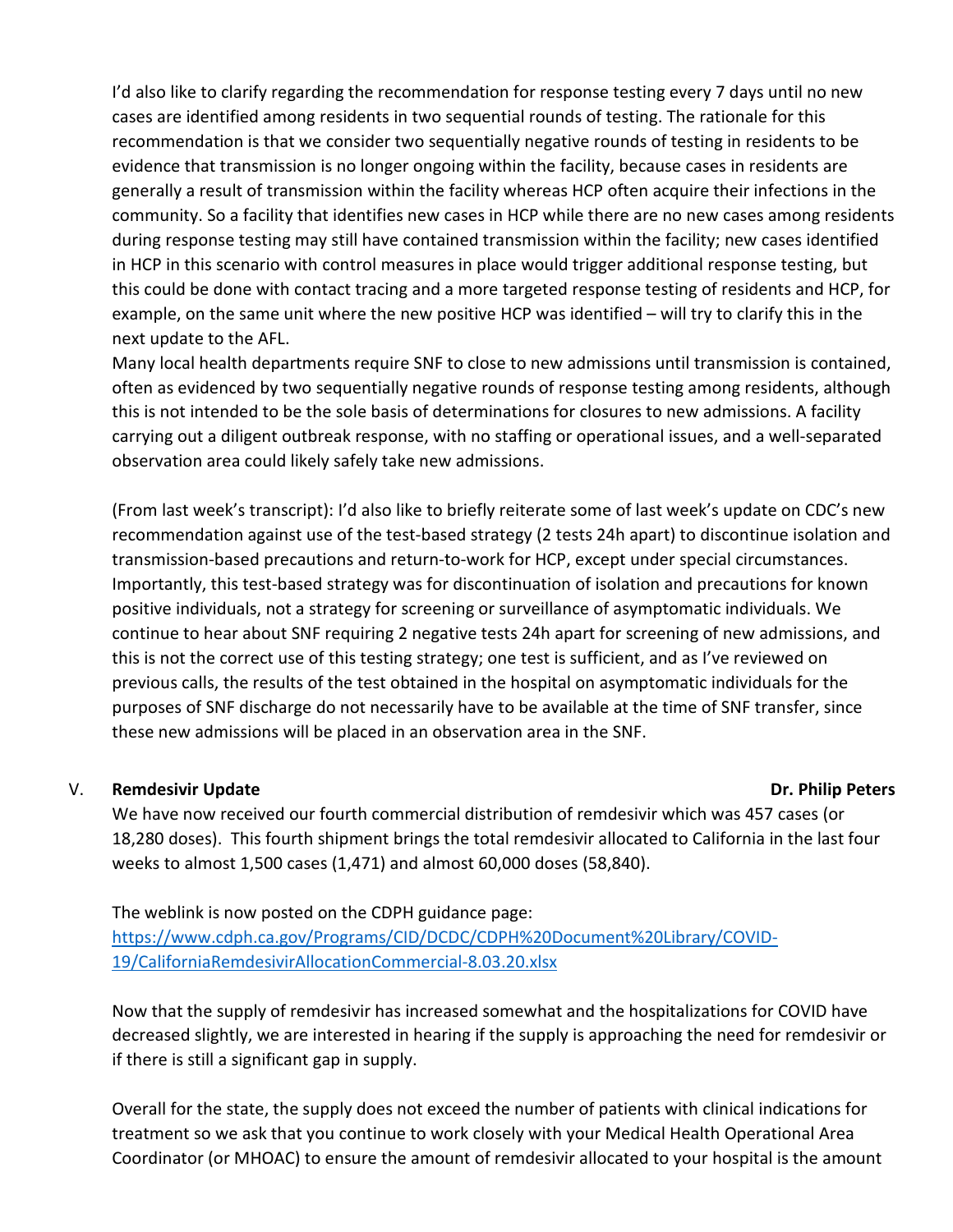of remdesivir that you intend to order from AmerisourceBergen. If you communicate to your MHOAC that you intend to order less then that remdesivir can be reallocated to another hospital in California. If you do not inform the MHOAC then that product will be reallocated nationally.

Finally a clinical update, CDC has partnered with the Infectious Diseases Society of America (or IDSA) to offer a new service to clinicians treating COVID-19 patients. Clinicians who have questions about the clinical management of patients with COVID-19 can call the main CDC information line at 800-CDC-INFO (800-232-4636). Calls from clinicians will be triaged by CDC to a group of IDSA volunteer clinicians for peer-to-peer support.

A link to this program is provided in the meeting notes:

• Clinician On-Call Center: [https://www.cdc.gov/coronavirus/2019-ncov/hcp/index.html?deliveryName=USCDC\\_425-](https://www.cdc.gov/coronavirus/2019-ncov/hcp/index.html?deliveryName=USCDC_425-DM33857) [DM33857.](https://www.cdc.gov/coronavirus/2019-ncov/hcp/index.html?deliveryName=USCDC_425-DM33857)

### VI. **Question and Answer**

**Q:** Will the state be allowing the use of antigen test to be used for screening at nursing homes and other facilities?

**A:** I believe the thinking is starting to change and we are starting to think outside of the box. We are beginning to look at that. It does make a lot of sense. We are not there right now but we are working on it.

**Q:** There are concerns being raised about the false positives rates with the Sofia test. Has anyone at CDPH heard about this at all?

**A:** Those false positives were the direct result of collecting the specimen and putting the swab in a Viral Transport Media (VTM). Because of that event, of the high false positivity rate, that the Quidel manufacturer and the FDA retested and reevaluated their test and came to the decision that VTMs are not to be used for these tests.

**Q:** Related to the reporting requirements of healthcare worker positives data that were updated from HHS and CHA. HHS does not have the requirement for that data but we are asked to submit them through CHA. Can someone comment on why there is a difference? Also last week, there was some discussion about outbreak reporting. We are already submitting all of our cases to Local and State Public Health. A lot of the epidemiology related cases are mitigated through the appropriate use of PPE. There is no mention of PPE use and whether that is a mitigation factor for reporting.

**A:** For you first question, as of date, we are asking for that to be reported as an unusual event across the board with all of our facilities. We need to be uniform in the data we are asking for. That's why it's in that data set. For you second question, the outbreak investigation and reporting threshold that I reviewed on last week's call were proposed by the National Council for State and Territory Epidemiologists and the Council for Outbreak Response and Healthcare Associated Infections. These are separate from the reporting that you mentioned in you first question. These are essentially